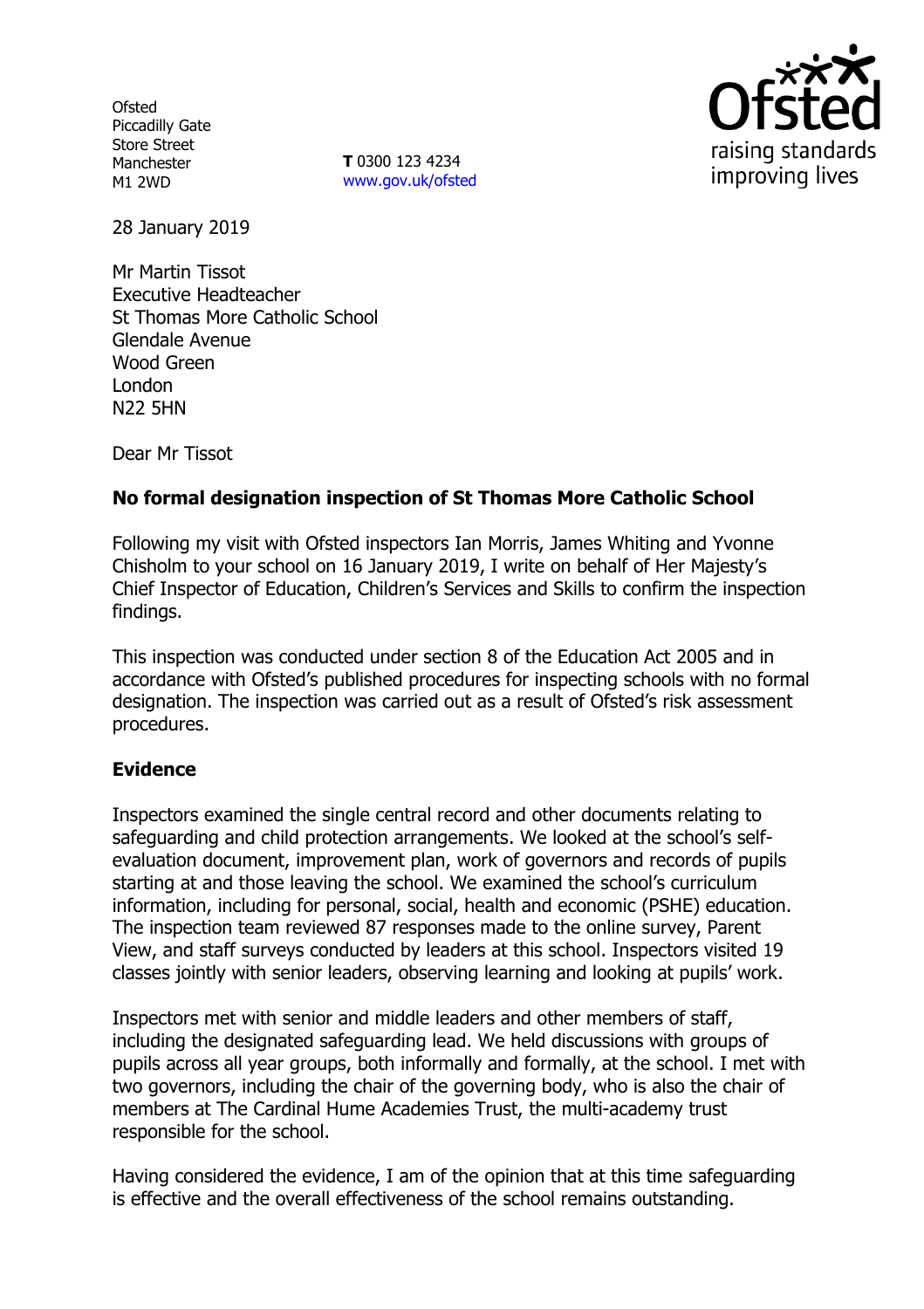

# **Context**

There are 1,173 pupils on roll at the school. A high proportion of pupils are from minority ethnic groups, with the largest groups from Eastern European, Caribbean and African heritages. Over half of pupils speak English as an additional language at this school. A high proportion of pupils are eligible for free school meals. The proportion of pupils with special educational needs and/or disabilities (SEND) is above average. The proportion of pupils with SEND that have an education, health and care (EHC) plan is small compared to nationally. Staff turnover is low.

The executive headteacher is a national leader of education. He is also executive headteacher of the other two schools within the multi-academy trust and provides support to another secondary school.

#### **Main findings**

The school's previous inspection was in June 2013, when it was judged to be outstanding. You, along with the leadership team, have maintained the high quality of education recognised in the school at the time of the last inspection. The school's mission statement 'to lead those in our care to grow in their faith and to benefit from an enriching education' underpins the school's success.

You, along with your leadership team, foster a calm and purposeful environment where pupils make noticeable gains in their learning and achievements. Observations of learning and scrutiny of pupils' books confirm that pupils live up to the challenge of high expectations of work. This is further enhanced by pupils' exemplary attitudes towards their learning.

Governors share your ambitions for a culture of excellence where both pupils and staff aspire to be the best they can be. Your determination to maintain high standards for all pupils is evident by your rigorous monitoring of all aspects of school life. The 'teaching school' aspect provides staff with high-quality training and professional development.

You, along with senior leaders and governors, ensure that a culture of safeguarding exists at this school. Strong partnership with external agencies and professional services both internally and externally ensure that vulnerable pupils receive timely support. Written records of reporting concerns confirm this. All staff are suitably trained and understand local contextual and national issues. For instance, they are aware of child criminality, including knife crime, the 'Prevent' duty and female genital mutilation. Staff are clear about what to do if they have concerns about pupils' safety. Pupils say that they feel safe because they know that adults in the school will help them.

During the start of this inspection, the inspection team met with you and the head of school to discuss the pertinent issues about the school and the focus of the inspection.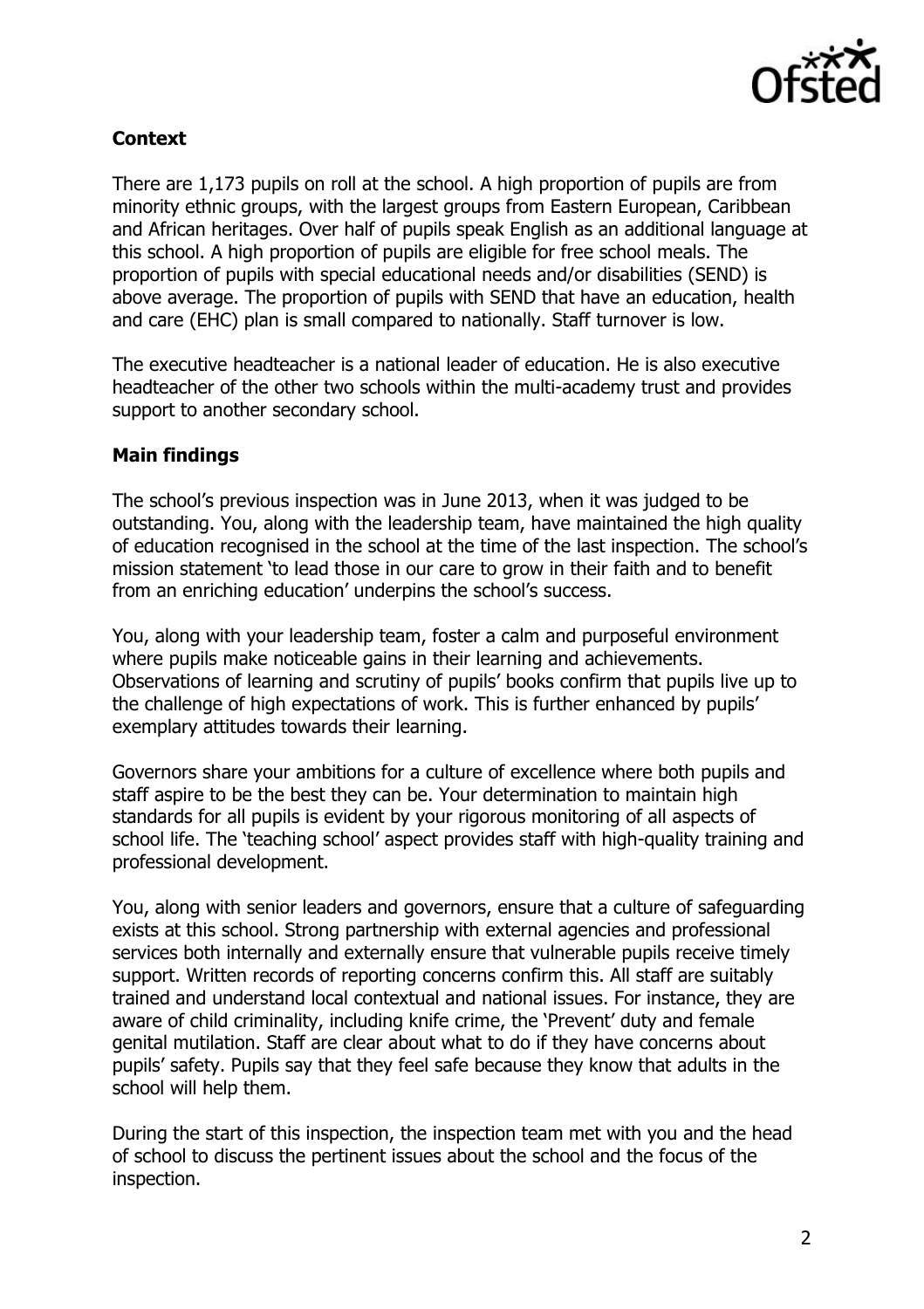

The proportion of pupils who join or leave the school during the academic year is high compared to numbers nationally. We agreed that the inspection team would consider the effect of pupil movement as one of the key lines of enquiry.

Inspectors examined records, including pupils' destinations, and spoke with senior and middle leaders and pupils. High levels of pupil movement throughout the year are mainly due to pupils' families moving areas or countries. A few pupils leave the school and join other institutions, including alternative provisions, which are best suited for their needs, including those with medical conditions. Leaders track pupils' destinations and inform the local authority of pupil movements at regular intervals. A feature of the school's work is how quickly all newcomers settle into school routines which are crucial to their achievement, personal development and welfare.

The inspection also focused on the progress of current pupils, particularly in science. This was because provisional 2018 results, despite being average, showed a slight drop in the progress of pupils at the end of key stage 4. Similarly, following two years of pupils making excellent progress in science, provisional 2018 results showed a decline to below average. This was partly explained by pupils entered for the incorrect level for the science GCSE examination, which resulted in a considerable number of poor grades. Additionally, low provisional science results contributed to the below-average progress that pupils made towards the English Baccalaureate (EBacc) set of qualifications.

Inspectors observed learning in subjects that make up the EBacc qualification, including science. Secure teaching in science includes intervention sessions which enable pupils to receive extra help when they need it. Pupils value this support, as it helps them to move on to the next steps of their learning. Current pupils' outcomes in science are strong. Excellent teaching in other subjects, such as humanities and languages, enables pupils to make at least good progress over time.

Another agreed area of focus was to examine the school's curriculum in terms of pupils' safety and entries for the EBacc qualification. Inspectors found that the curriculum provides a wealth of opportunities for pupils to excel. Specialised topics such as sex and relationships education and pupils learning how to keep themselves safe are suitably delivered via the PSHE programme. This, together with other activities, including sports, is highly effective in promoting pupils' spiritual, moral, social and cultural development which prepares them well for life in modern Britain. Leaders recognise that the proportion of pupils entered for the EBacc qualification has been below the national average for the last three years. Leaders have identified the reasons for this and so they have actioned strategies to upsurge these entries by 2022. This is already showing signs of improvement, for instance there are increasing proportions of pupils in Year 7 learning a language. Additionally, you and senior leaders review the curriculum regularly to meet the changing needs of the school's population. This includes high levels of pupil movement and the increasing number of pupils joining the school who speak English as an additional language.

At the time of the last inspection, inspectors recommended that leaders raise sixth-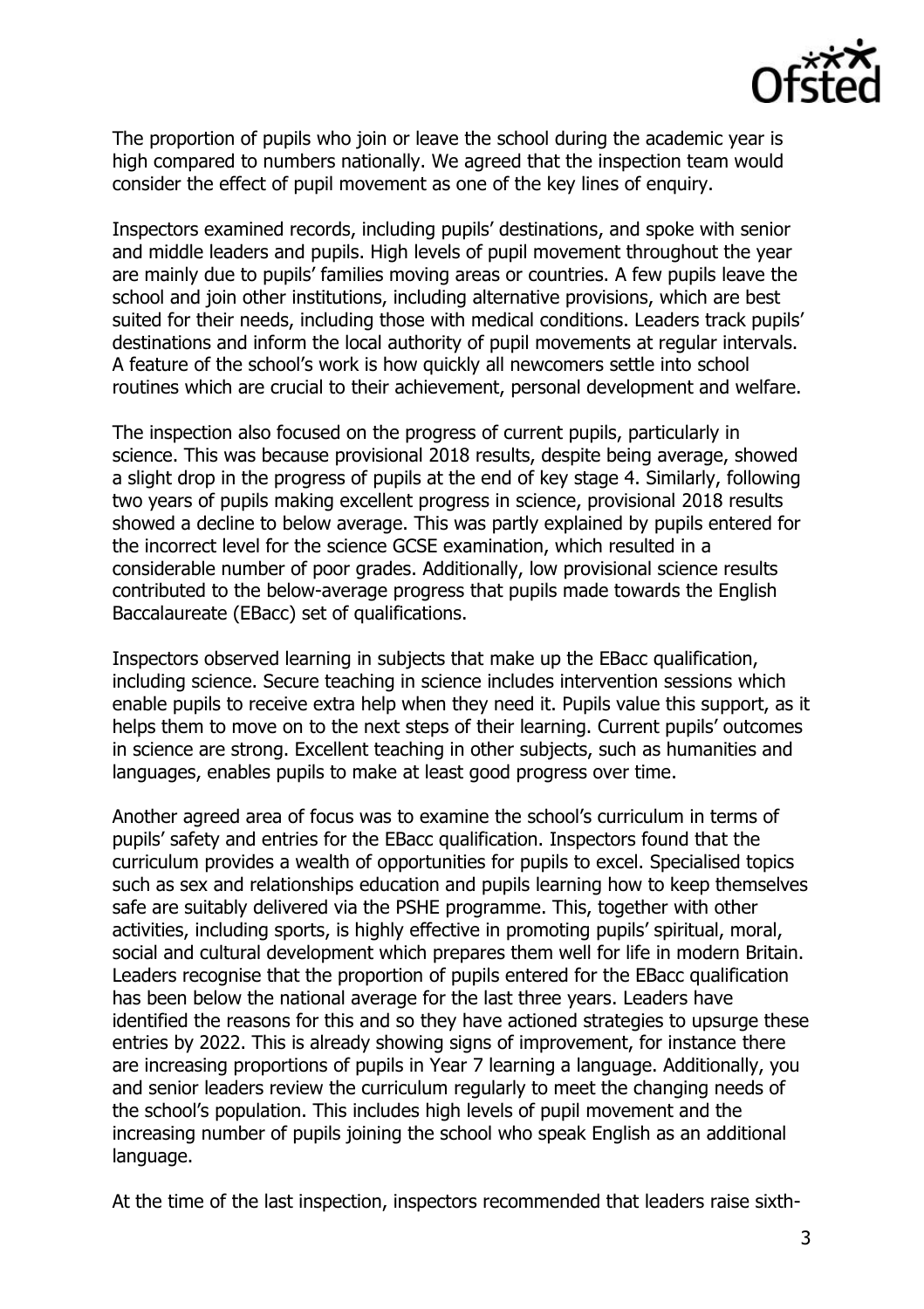

form achievement. In 2017, published results for sixth-form students were average and improving for both academic and vocational studies. The school's information shows sixth-form students' outcomes as strong at the end of 2018 and for this academic year. During the inspection, visits to sixth-form learning and scrutiny of students' work confirmed this. Effective leadership, rigorous analysis of all activities and teachers' inspiring subject knowledge underpin the improvements to sixth-form achievement.

Determined leadership continues to raise sixth-form achievements, particularly for individual subjects of vocational studies. Leaders have already applied appropriate actions, including providing a greater focus on preparing pupils for their sixth-form studies after key stage 4. Similarly, clear routines promote effective use of students' study times, and effective strategies provide extra support when students need it.

Individualised study programmes in the sixth-form provision, including impartial careers guidance, prepare students very well for their future lives. Students enjoy their wide-ranging experiences, such as work placements or volunteering as a peer mentor. A large proportion of pupils move on and secure university places.

Another area for improvement from the last inspection was for teachers to plan lessons to fully meet the needs of the most able students in each class. We also agreed to include whether teaching meets the needs of disadvantaged pupils. This was because the provisional results for the progress of Year 11 disadvantaged pupils dipped in 2018.

The quality of teaching, learning and assessment is outstanding. Teachers are highly effective and meticulous in their planning to support pupils with varying needs and abilities, including the most able. Most pupils, including the disadvantaged, receive demanding work pitched at appropriate levels to suit their understanding. Teachers consistently have high expectations and encourage pupils to take pride in their work, which they astoundingly do. All pupils benefit from highquality teaching which is supported well by effective relationships. This leads to the progress of current pupils across the curriculum being at least good from their starting points.

The progress of most-able pupils at the end of key stage 4 in 2018 (provisional) improved from 2017 to be high compared to that nationally. Despite the slight decline in the progress of disadvantaged pupils' progress in 2018 (also effected by the school's science results), their current progress is improving.

Governors are stringent in holding school leaders to account for their work, particularly around pupils' welfare, teaching and learning, and outcomes. Governors know the school's strengths and key priorities, as they receive regular and detailed information about the school's performance. This is in the form of headteacher's reports, external reviews of the school and stakeholders' views. For instance, governors meet with pupils to hear their views on how they keep safe in the school. Governors use the information on the school's effectiveness to maintain the high standards of education that pupils receive at this school.